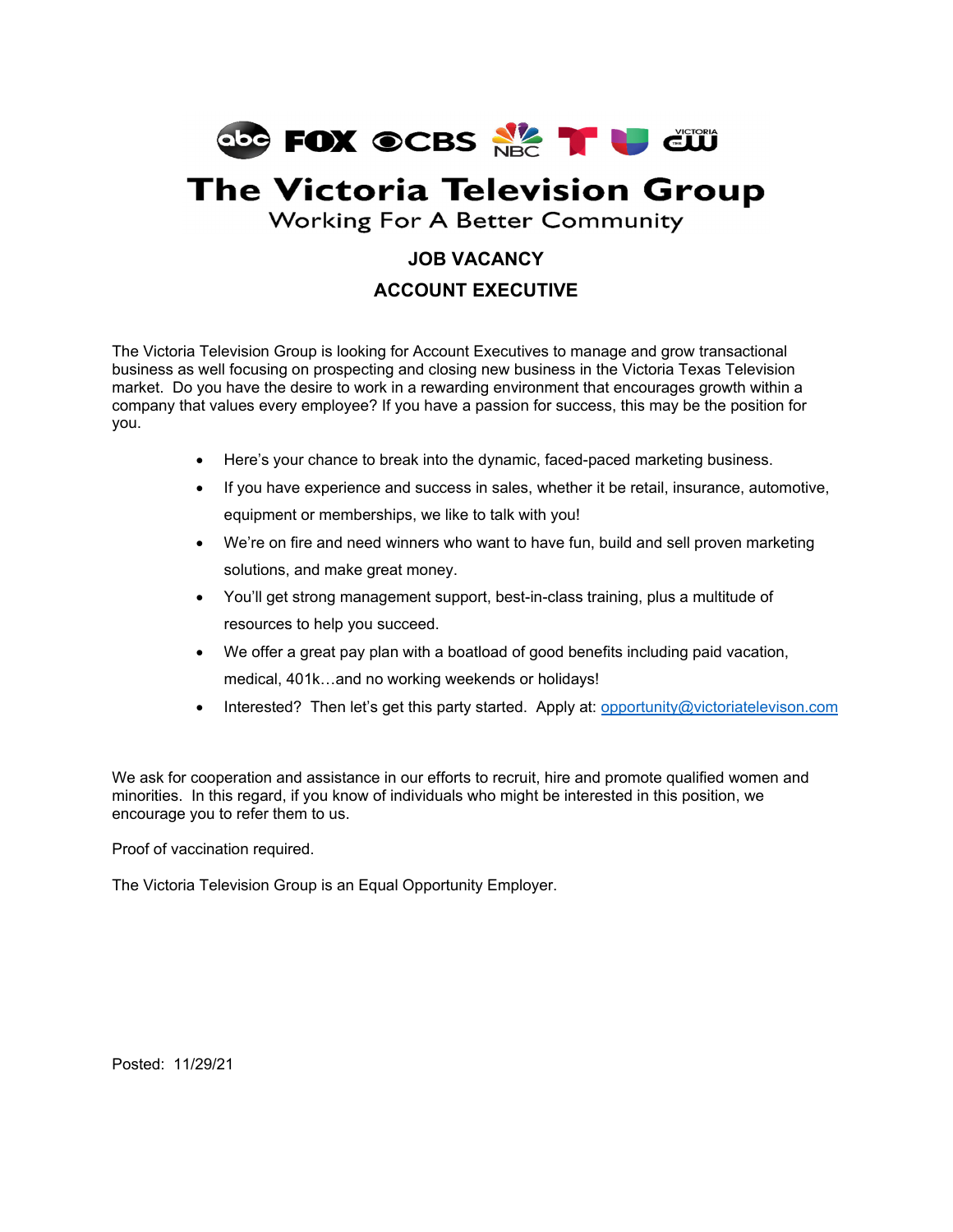

# **The Victoria Television Group**

# **Working For A Better Community**

#### **JOB VACANCY MULTI -SKILLED JOURNALIST**

The Victoria Television Group, a Morgan Murphy Media company, has an immediate opening for an innovative, audience-minded multi-skilled journalist at KAVU-TV.

You'll work with the news team to produce compelling content on KAVU-TV, CrossroadsToday.com, our app, and social media platforms owned and operated by The Victoria Television Group. You'll join a close-knit news team in the Crossroads close to Houston, Austin, San Antonio and Corpus Christi.

#### **What you'll do:**

- Create, develop, and manage content for KAVU-TV and Crossroads Today digital properties
- Help coordinate newsroom and web projects. Ability to respond to breaking news
- Work with the News Director to formulate a plan that maximizes the success of our newscasts and digital properties
- Update the news staff daily on assignments; update news staff as stories and trends change throughout the day
- Produce compelling, timely newscast content with an emphasis on promoting Crossroads Today and KAVU-TV brands
- Drive audience growth strategy through news/marketing initiatives and publishing compelling content
- Proactively seek out and publish content, generate story ideas, and promote Crossroads Today through social media platforms like Facebook, Twitter, and Instagram

#### **What you'll bring:**

- Exceptional communication and organizational skills
- Self-starter who works well with minimal supervision
- Ability to manage multiple projects, adapt to flexible schedules and thrive in a fast-paced deadline driven environment.
- Knowledge of HTML, WordPress, SEO, RSS and FTP
- Basic Adobe Photoshop skills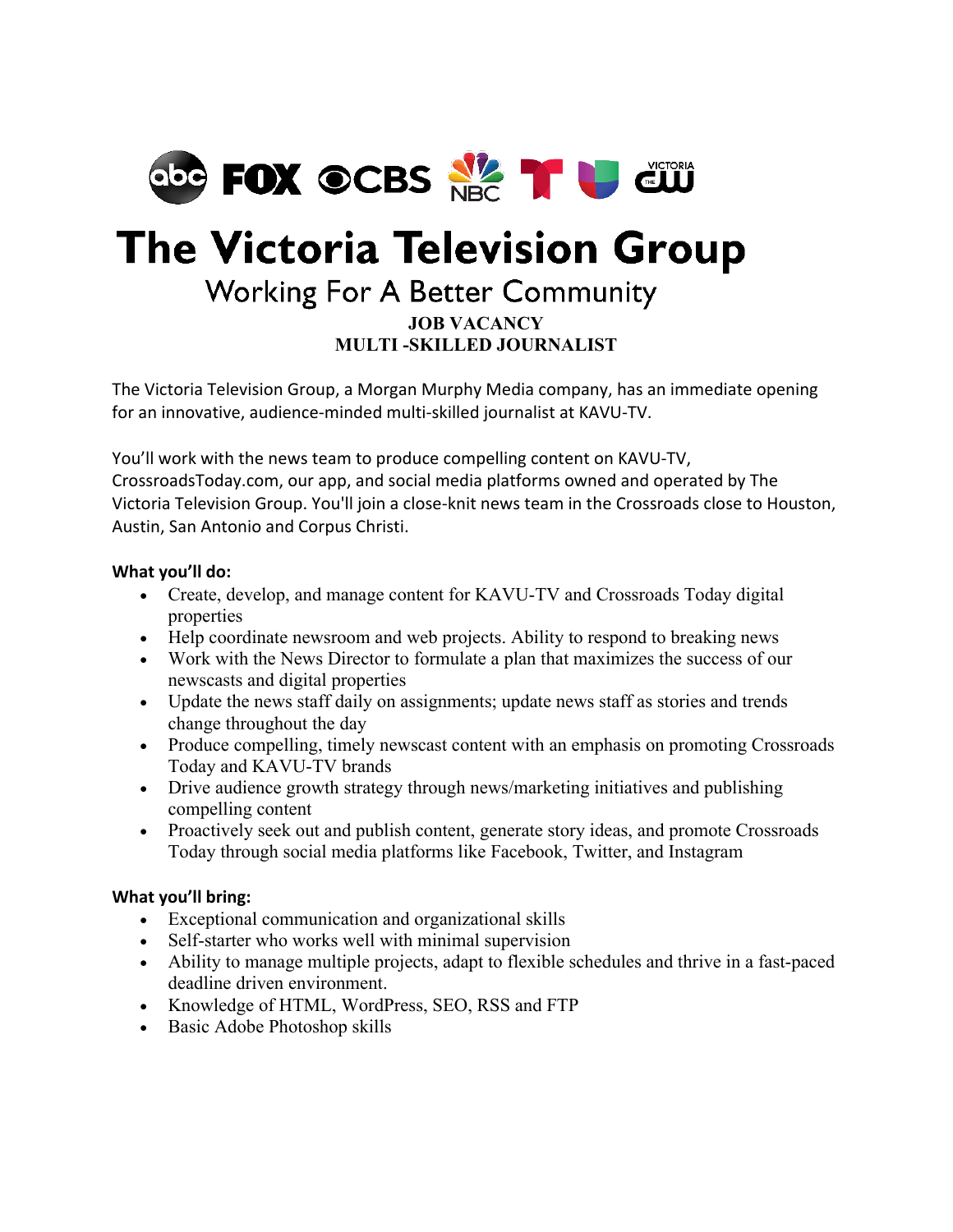#### **Preferred Qualifications:**

- Bachelor's degree in English, Journalism, Technical Writing, or a related field
- Previous newsroom experience encouraged
- Familiarity with Google Analytics, Chartbeat, Crowd Tangle or similar

#### **What The Victoria Television Group offers:**

- We're a dynamic and progressive family-owned business that values our employees, our culture, and our community
- We are a team of talented and creative professionals.
- Medical, dental, vision, prescription, life and long-term disability insurance, EAP, flexible spending account, 401(k), paid time off including vacation, sick, personal days and holidays

We ask for your cooperation and assistance in our efforts to recruit, hire and promote qualified women and minorities. In this regard, if you know of individuals who might be interested in this position, we encourage you to refer them to us.

The Victoria Television Group is an Equal Opportunity Employer.

Disclaimer: As a condition of employment, Morgan Murphy Media requires that newly hired employees be fully vaccinated against COVID-19 to the extent permitted by applicable law and subject to any medical or religious accommodations.

Date Posted: March 24, 2022

Date Removed: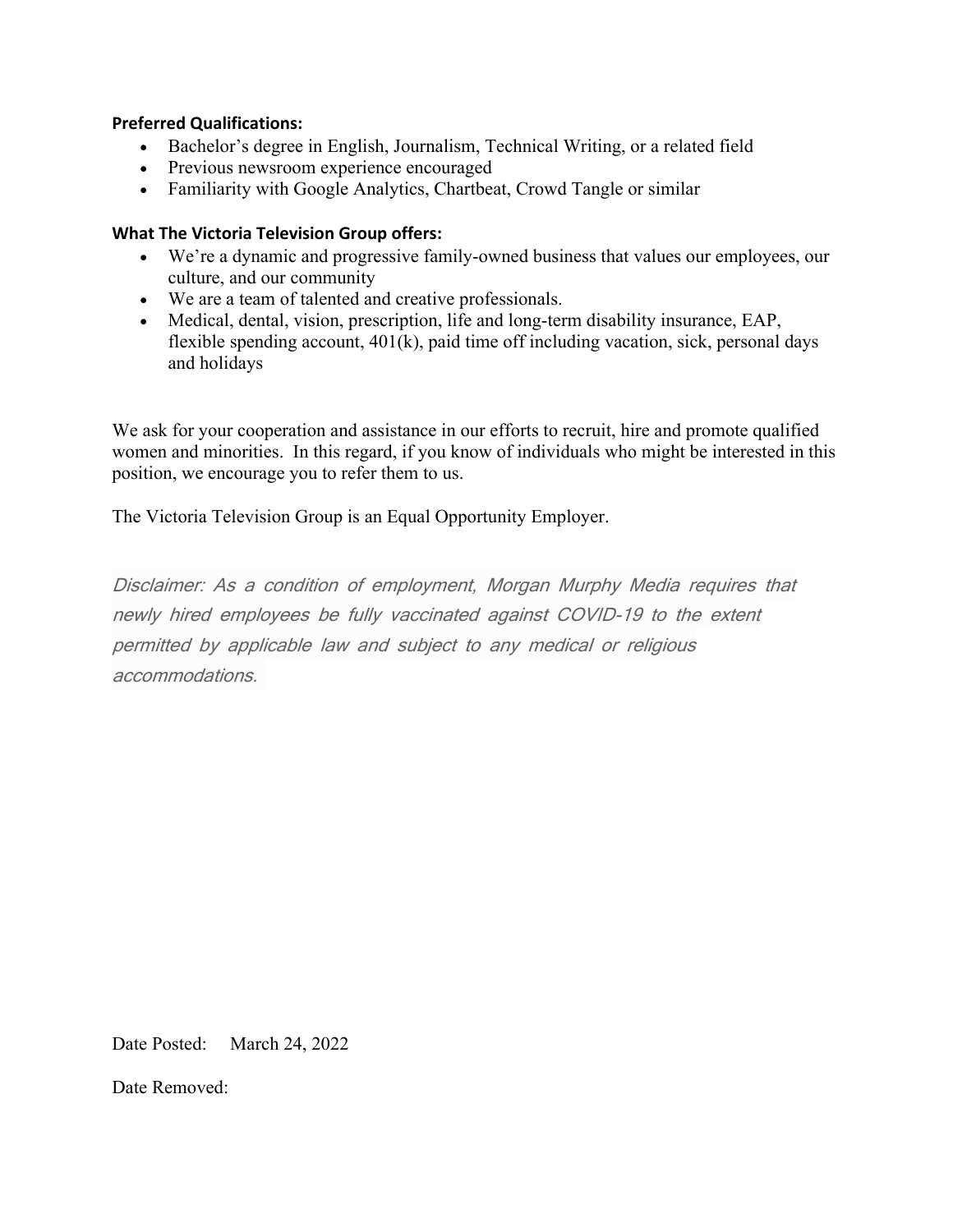

# **The Victoria Television Group**

## **Working For A Better Community**

## **Job Posting**

## **PART-TIME STUDIO TECHNICIAN**

The Victoria Television Group is looking for a part-time morning Studio Technician. Duties include studio camera operation and audio operation for newscasts. Candidate should have the ability to lift and carry a minimum of 25 pounds. Candidate must be willing to work nontraditional hours and be dependable. Experience not required, will train the right individual.

Send cover letter and resume to Kate Morton, Victoria Television Group, 3808 N. Navarro, Victoria, Texas 77901 or email [opportunity@victoriatelevision.com](mailto:opportunity@victoriatelevision.com)

We ask for your cooperation and assistance in our efforts to recruit, hire and promote qualified women and minorities. In this regard, if you know of individuals who might be interested in this position, we encourage you to refer them to us.

The Victoria Television Group is an Equal Opportunity Employer.

Disclaimer: As a condition of employment, Morgan Murphy Media requires that newly hired employees be fully vaccinated against COVID-19 to the extent permitted by applicable law and subject to any medical or religious accommodations.

Date Posted: May 2, 2022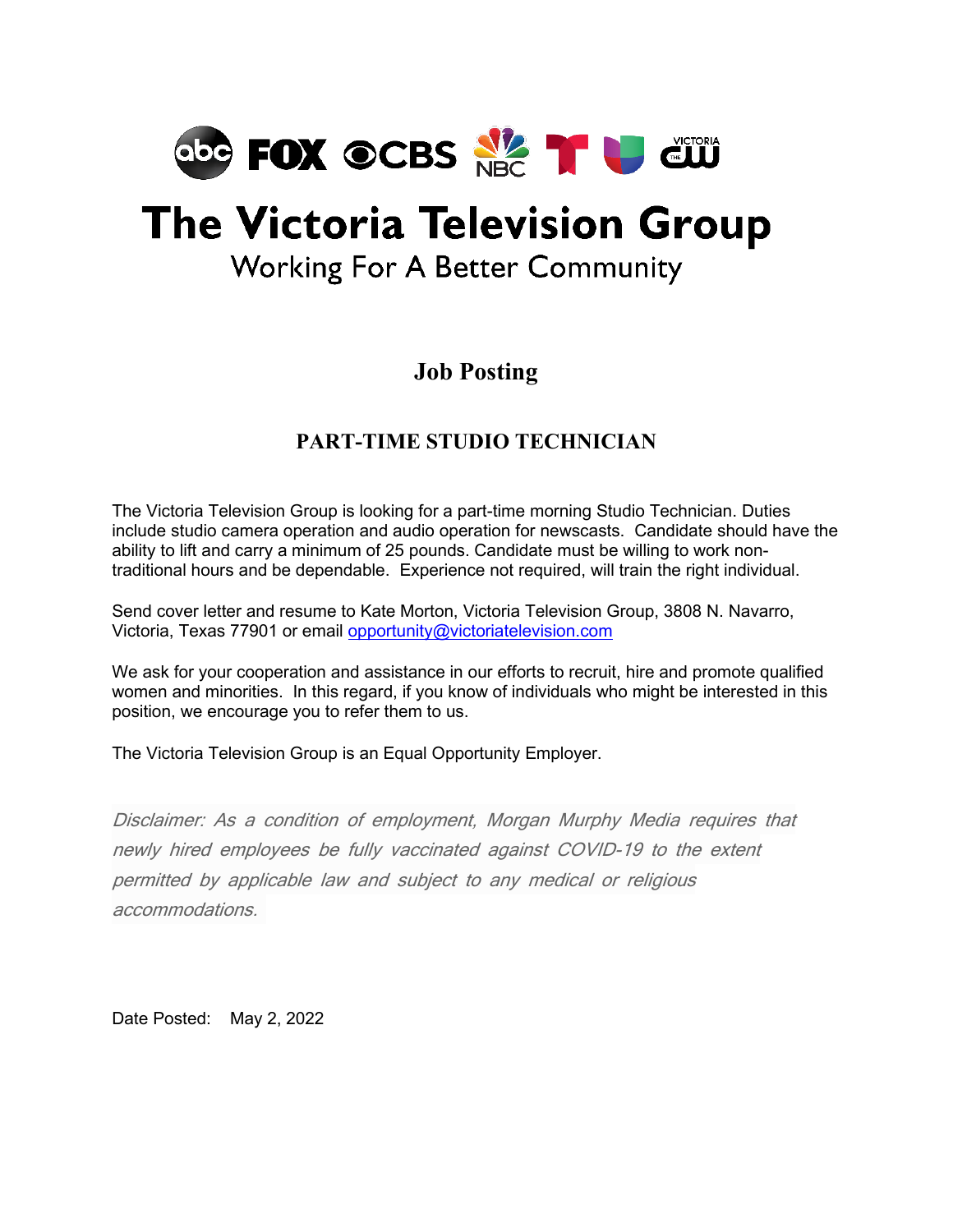

#### **SALES ASSISTANT**

The Victoria Television Group has an opening for a full-time Sales Assistant. If you have a positive attitude, are detail-oriented and willing to take the initiative in solving problems, we're looking for you!

- We offer a great pay plan with a boatload of good benefits including paid vacation, medical, 401k…and no working weekends or holidays!
- If you're community oriented, organized, and work well within a dynamic, energetic team of sales reps and have excellent clerical skills then you're perfect for us!
- You should have experience in Windows-based software such as MS Office, and Publisher.
- Ready to become part of the team? Send your resume to: [opportunity@victoriatelevision.com](mailto:opportunity@victoriatelevision.com)

We ask for cooperation and assistance in our efforts to recruit, hire and promote qualified women and minorities. In this regard, if you know of individuals who might be interested in this position, we encourage you to refer them to us.

The Victoria Television Group is an Equal Opportunity Employer.

Disclaimer: As a condition of employment, Morgan Murphy Media requires that newly hired employees be fully vaccinated against COVID-19 to the extent permitted by applicable law and subject to any medical or religious accommodations.

*Posted: May 3, 2022*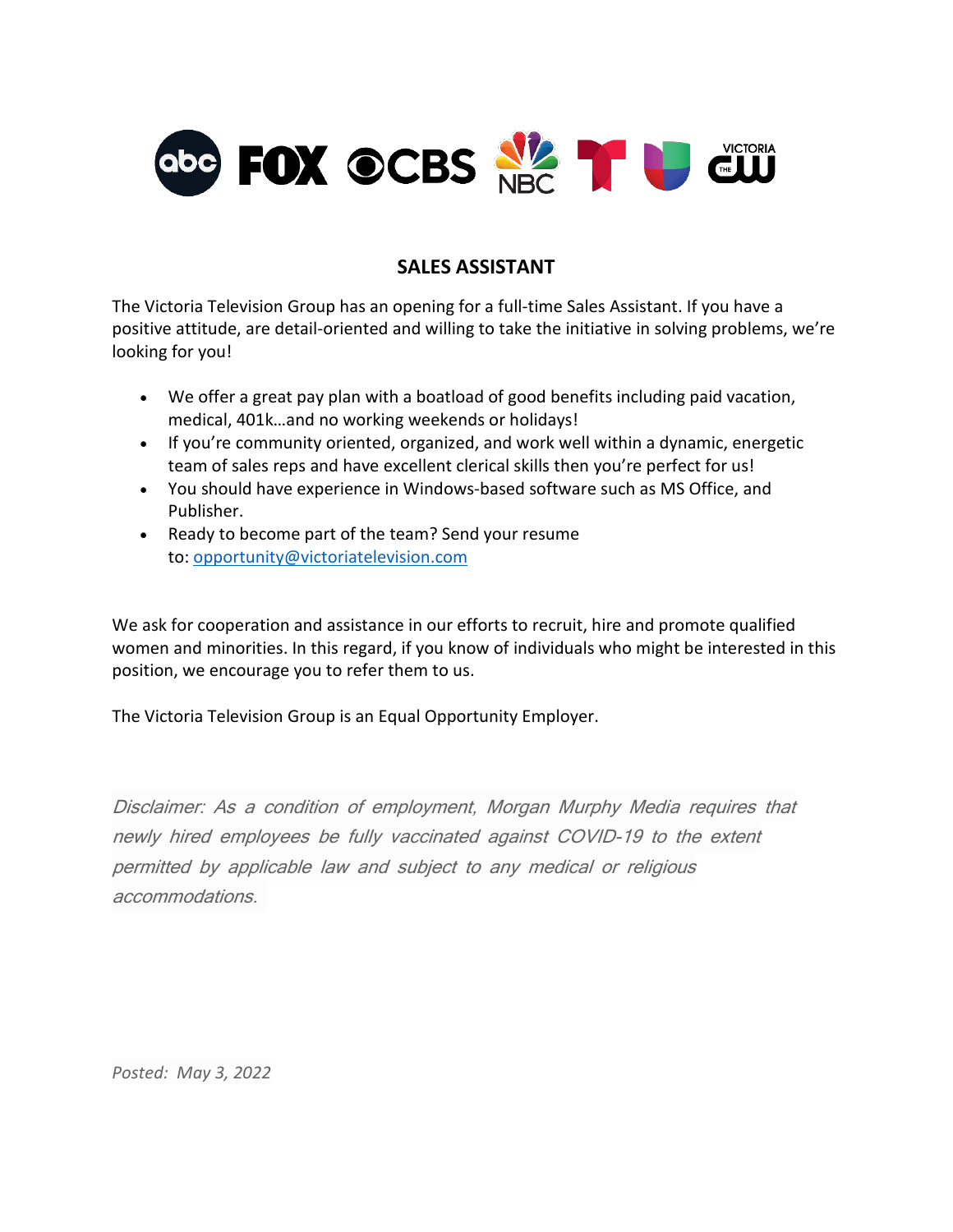

### **JOB VACANCY CHIEF METEOROLOGIST**

The Victoria Television Group of Morgan Murphy Media has an opening for a high energy, highly skilled Chief Meteorologist. The ideal candidate is someone who knows the science but can tell a relatable weather story. Our next meteorologist will be an experienced journalist who will lead our weather coverage and deliver forecasts for television, digital, and social audiences. They will strive to keep our viewers and employees safe, convey appropriate tone, and stay cool under pressure. In all roles, creativity, flexibility, and an interest in digital and social media is a must.

Job Responsibilities:

- o Prepare and deliver urgent, compelling weather forecasts and presentations that connect across all platforms.
- $\circ$  Aggressively handle severe weather coverage with a priority on clarity and urgency.
- o Get our viewers ready for their day with accurate, compelling, and understandable weather forecasts.
- $\circ$  Simultaneously provide content on TV, for our radio partners, and on our digital platforms.
- $\circ$  Utilize all the technology and tools available to us, to tell an intriguing weather story
- $\circ$  Deploy into the field during weather events
- o Summarize facts and clearly communicate content for broadcast and digital

Qualifications Requirements:

- o In-depth knowledge of weather science and forecasting
- $\circ$  Proven on-air experience in handling breaking news and severe weather coverage
- o Knowledge in interpretation and translation of high-powered radar data
- o Proficient in using WSI or Baron Graphics and technology
- o Strong organizational skills
- o Ability to do live field reporting on weather and other topics.
- $\circ$  Knowledge of the Gulf Coast Hurricane Zone and how to report from that environment is preferred

#### Education:

- o Minimum Bachelor's Degree in Meteorology or related field
- o CBM and/or AMS seal preferred
- o Military training and experience will be considered

Are you excited? So are we! Send your resume, salary requirements, and digital link to work samples to: [opportunity@victoriatelevision.com](mailto:opportunity@victoriatelevision.com)